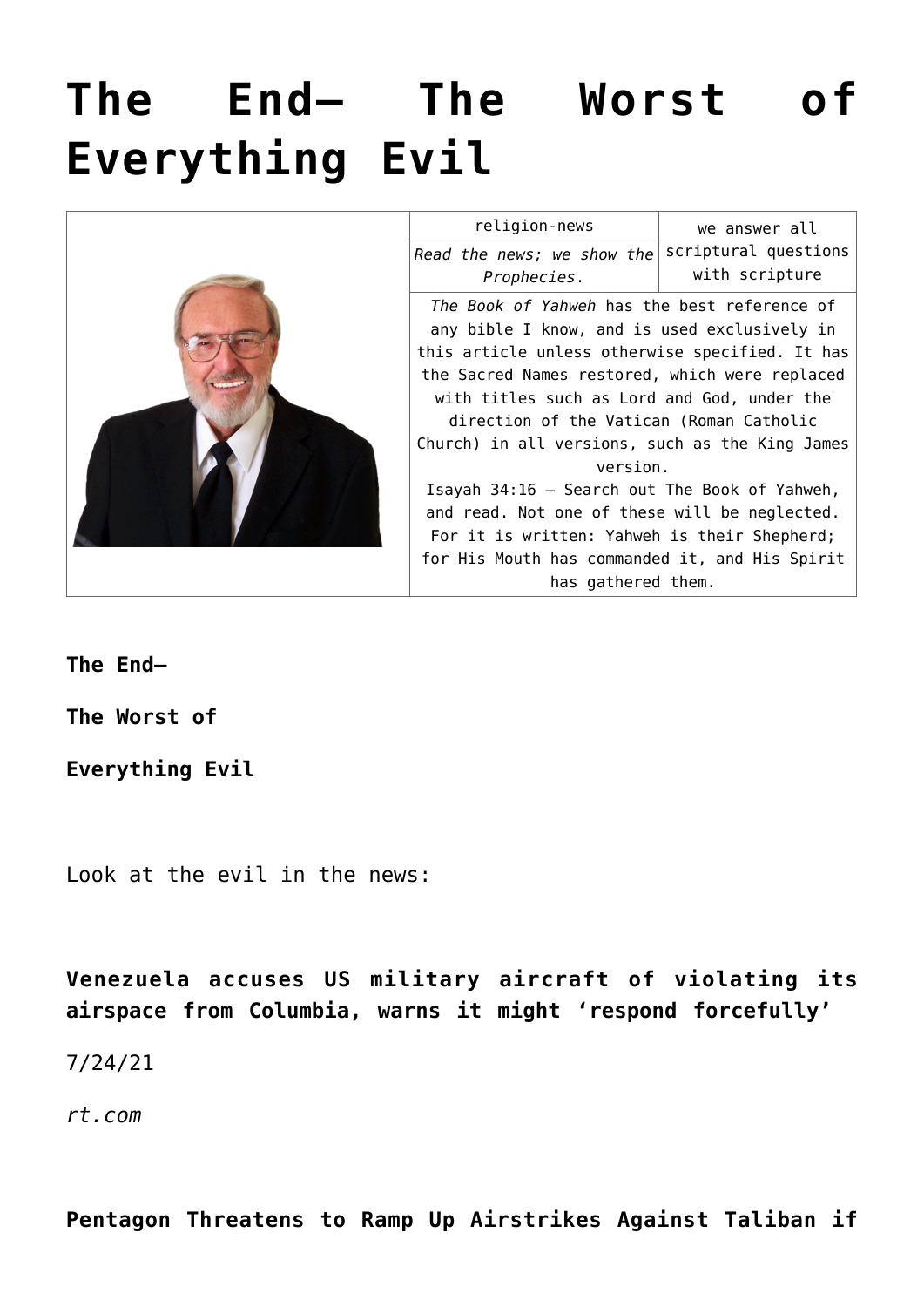# **Group 'Continues Attacks'**

# 7/25/21

The United States has been increasing its air strike missions in Afghanistan, and will continue to do so if the Taliban continues its offensive operations, US. Central Command (USCENTCOM) Chief Gen. Kenneth McKenzie has announced.

*sputniknews.com*

# **Taiwan to test-fire Patriot III missiles at US missile range**

7/24/21

*taiwannews.com*

# **Russia building high-tech replacement of secretive nuclear 'doomsday plane' with boosted range & improved capabilities reports**

26 Jul 2021 12:46

Russia has begun working on a brand new version of its famed, soviet-era 'doomsday plane', an aircraft designed to house the country's top leadership and keep them out of harm's way in case of all-out nuclear war on the ground.

*rt.com*

**Iran surpasses 30,000 daily coronavirus cases as record number of new infectious reported amid Tehran lockdown**

7/26/21

*rt.com*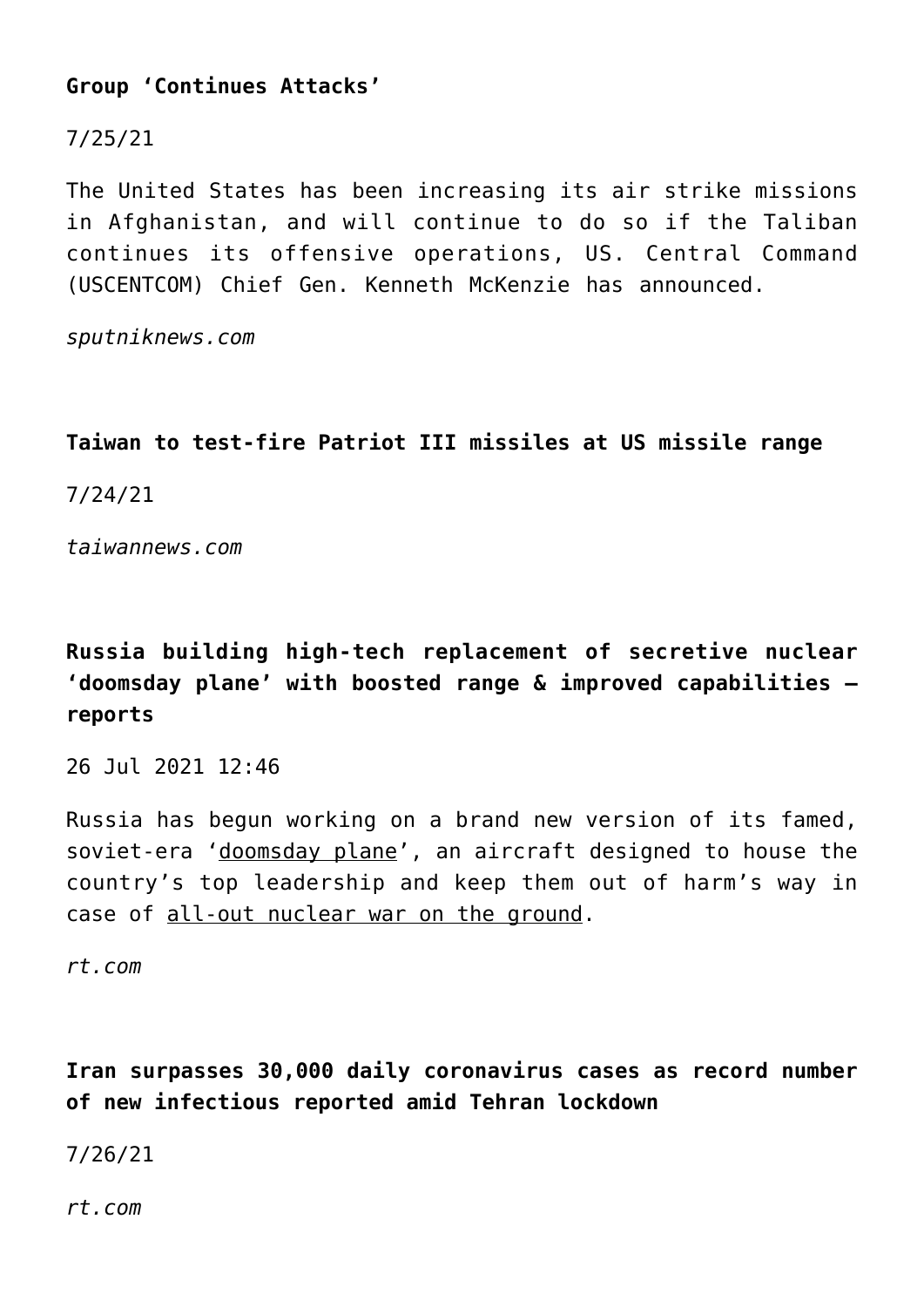**Former Surgeon General Jerome Adams says pandemic is "spiraling out of control again" because of unvaccinated Americans**

7/26/21

*cbsnews*

**China sees biggest Covid-19 surge in months, orders 2nd round of mass testing in Nanjing**

26 Jul 2021 10:43

A new wave of testing has been launched in the Covid-19 hotspot of Nanjing, China, as the country recorded its highest daily increase in infections in recent months.

China's National Health Commission reported 76 new cases on Monday, including 40 that were locally transmitted. It was the highest daily increase since the end of January, according to Reuters.

*rt.com*

# **CDC: original COVID-19 strain no longer being detected among variants**

7/25/21

The Centers for Disease Control and Prevention reported this week the original strain of SARS-CoV2, the virus that causes COVID-19, is no longer detected among variants circulating throughout the country, and variants are now responsible for all cases in the United States.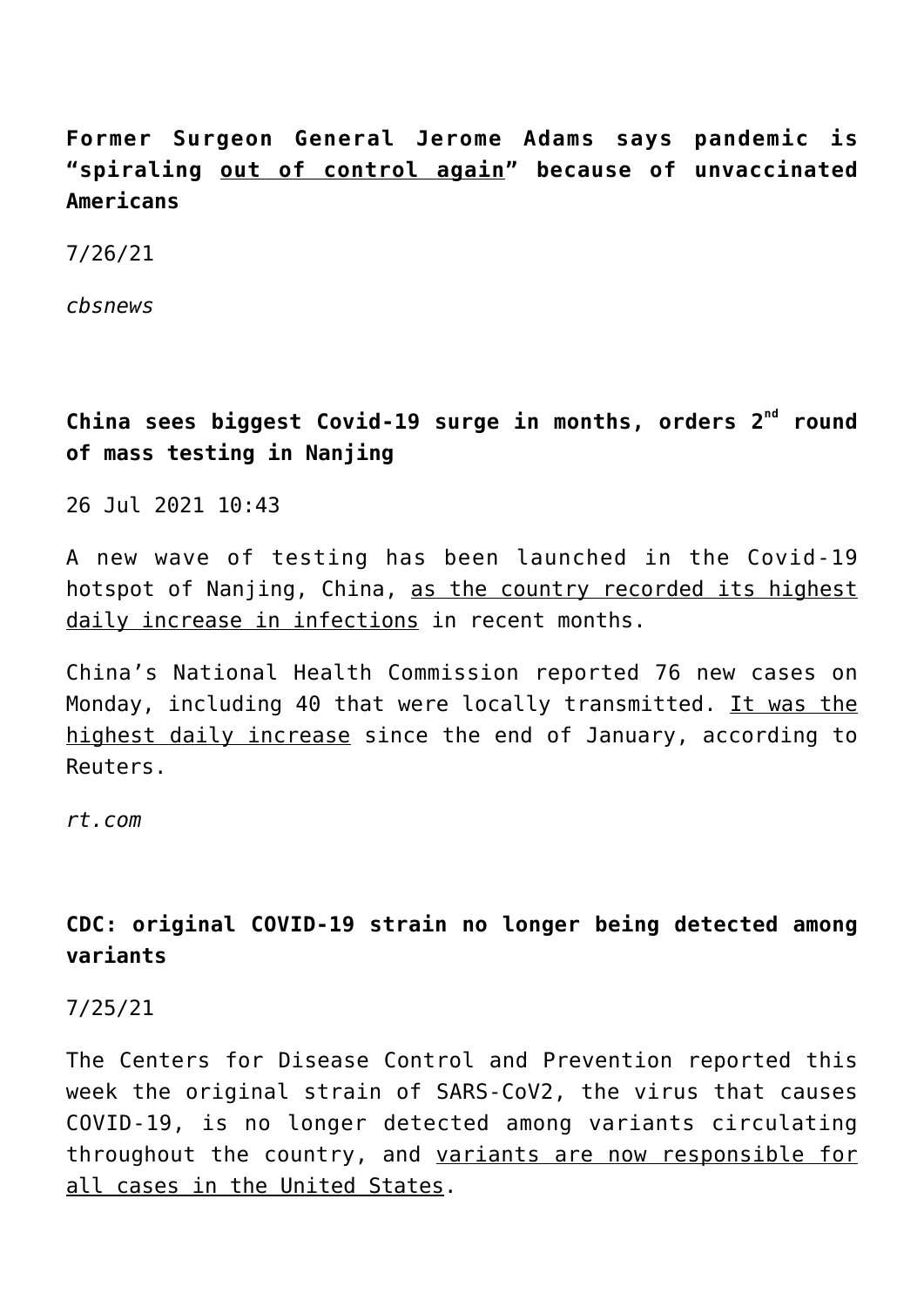The CDC says the Delta variant is now the predominant variant in the U.S., making up an estimated 83.2% of recent cases and increase of 41.5% from June, according to ISDH data.

*wrtv.com*

# **Why Vaccinated People Are Getting 'Breakthrough' Infections**

7/22/21

As the Delta variant surges across the nation, reports of infections in vaccinated people have become increasingly frequent — including, most recently, among at least six Texas Democrats, a White House aide and an aide to Speaker Nancy Pelosi.

The highly contagious variant, combined with a lagging vaccination campaign and the near absence of preventive restrictions, is fueling a rapid rise in cases in all states, and hospitalizations in nearly all of them. It now accounts for about 83 percent of infections diagnosed in the United States.

*nytimes.com*

Don't forget there are 7.7 billion people on earth today. Most of those 7.7 billion have the mark of the beast. Only those of The House of Yahweh have the mark of Yahweh.

Read now:

# **Revelation 16:2**

And the first went, and poured out his bowl upon the earth; and there came a noisome and grievous sore upon the men who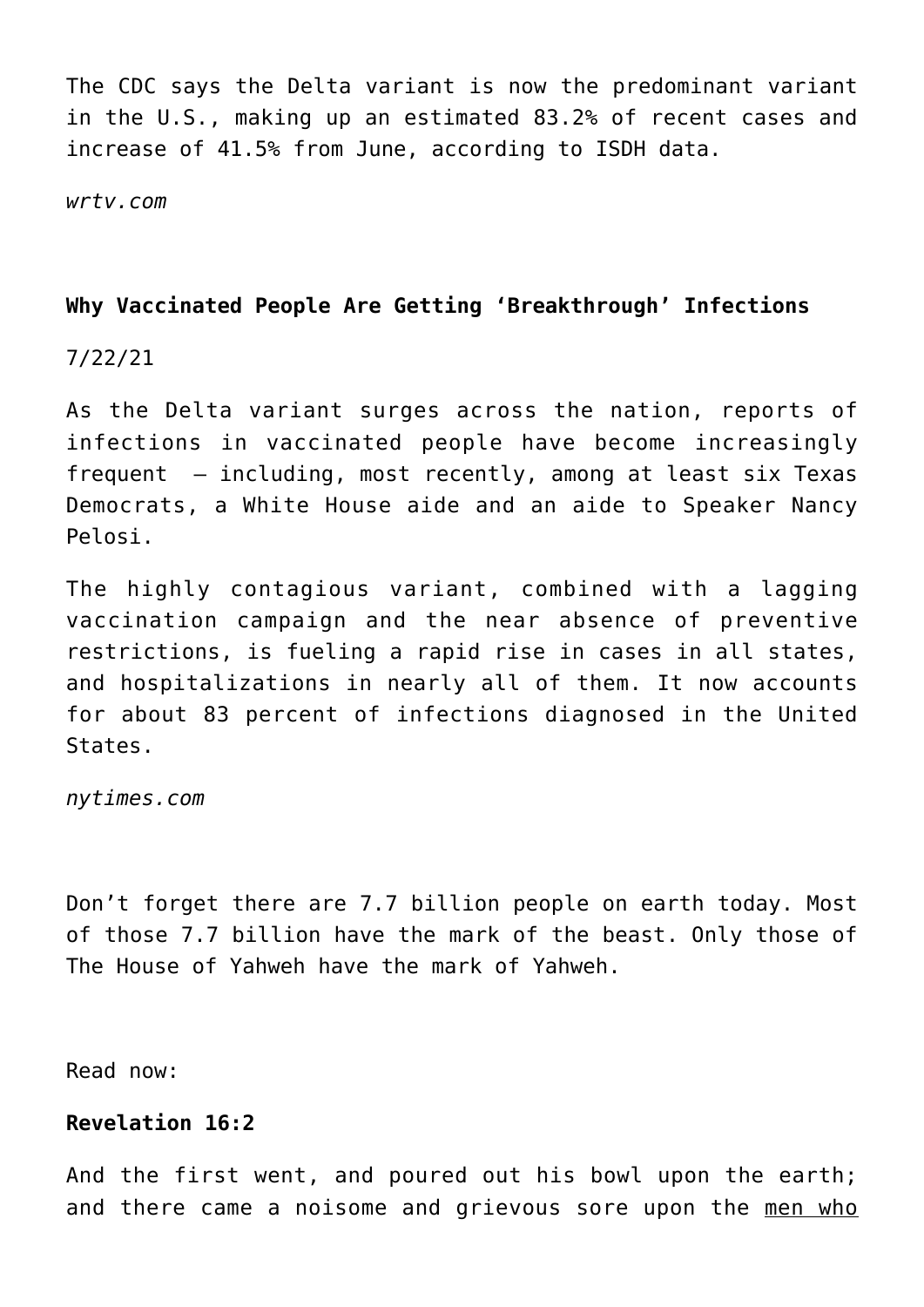had the mark of the beast, and *upon* those who worshiped his likeness.

#### **Revelation 9:1-6, 10-11**

1 And the fifth malak sounded, and I saw a star fall from heaven unto the earth; and to him was given the key of the bottomless pit.

2 And he opened the bottomless pit; and there arose a smoke out of the pit as the smoke of a great furnace. And the sun and the air were darkened because of the smoke of the pit.

3 And there came out of the smoke locusts upon the earth; and to them was given power, as the scorpions of the earth have power.

4 And it was commanded them that they should not hurt the grass of the earth, neither any green thing, nor any tree—but only those men who do not have the mark of Yahweh in their foreheads.

5 And it was granted to them that they should not kill them, but that they should be tormented five moons; *months;* and their torment *was* like the torment of a scorpion when it strikes a man.

6 And in those days men will seek death, and will not find it; and will long to die, but death will flee from them.

10 And they had tails similar to scorpions, and there were stings in their tails; and their power *was* to hurt men five moons; *months.*

11 And they had a king over them: the angel of the bottomless pit, whose name in the Hebrew language *is* Abaddon; *Destruction,* but in the Greek language he has the name Apollyon; *Destroyer.*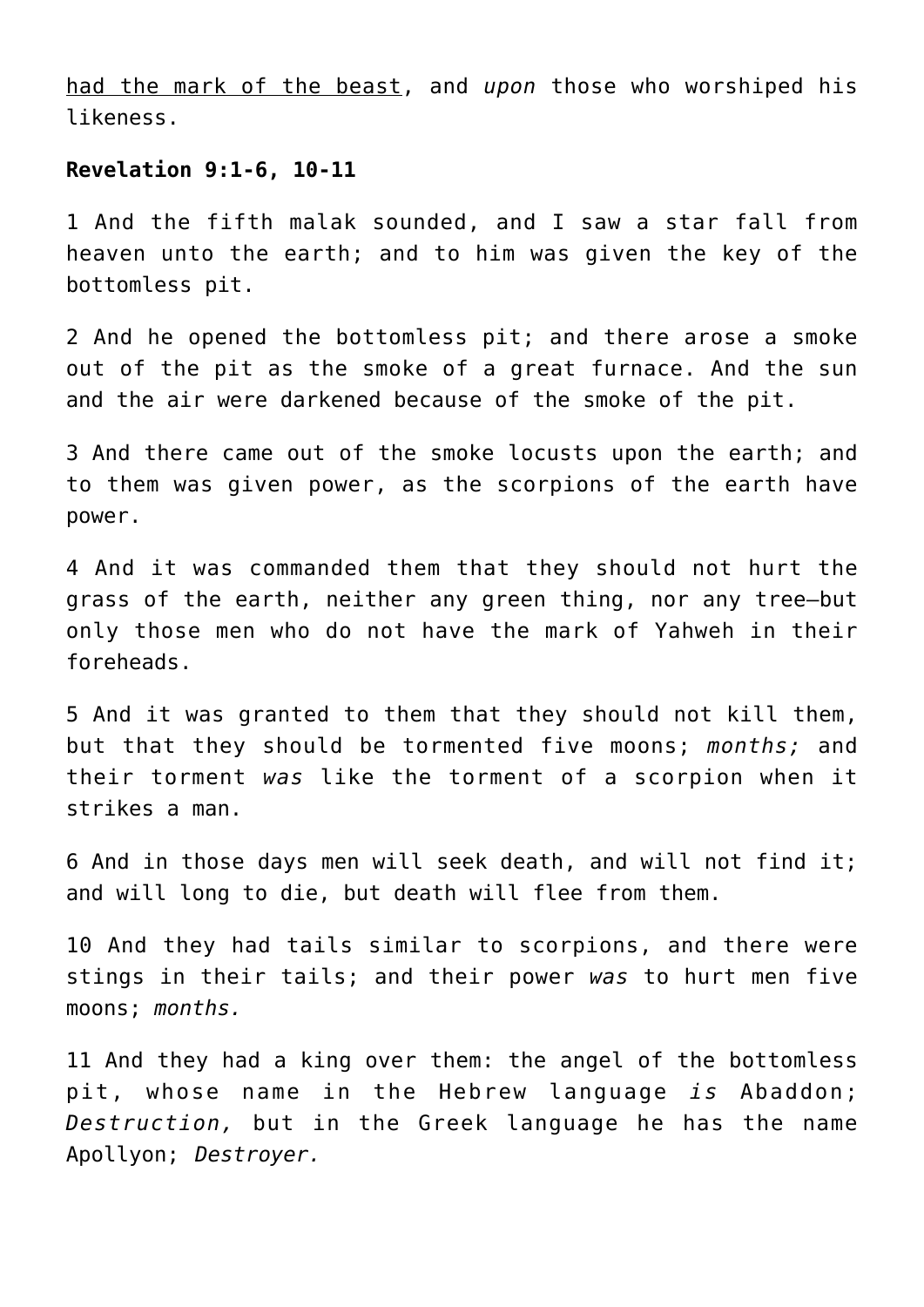To fully understand the seven last plagues, you need our books, *The Mark of the Beast,* Volumes 1 & 2.

**Prophecies of Yahshua**

Prophecies show the Name, Yahshua, was replaced in the versions of *The Book of Yahweh,* such as the King James version, with the names of two Gods—Jesus and Christ.

Read the history of that event:

# **The First Council of Nicaea and the "missing records"**

Thus, the first ecclesiastical gathering in history was summoned and is today known as the Council of Nicaea. It was at this gathering that Christianity was born and the ramifications of decisions made at the time are difficult to calculate. About four years prior to chairing the Council, Constantine had been initiated into the religious order of Sol Invictus, one of the two thriving cults that regarded the Sun as the one and only Supreme God (the other was Mithraism). Because of his Sun worship, he instructed Eusebius to convene the first of three sittings on the summer solstice, 21 June 325 (*Catholic Encyclopedia, New Edition, vol. i,* p. 792), and it was "held in a hall of Osius's palace" (*Ecclesiastical History,* Bishop Louis Dupin, Paris, 1686, vol. i, p. 598).

From his extensive research into Church councils, Dr Watson concluded that "the clergy at the Council of Nicaea were all under the power of the devil and the convention was composed of the lowest rabble and patronised the vilest abominations" (*An Apology for Christianity,* op. cit.). It was that infantile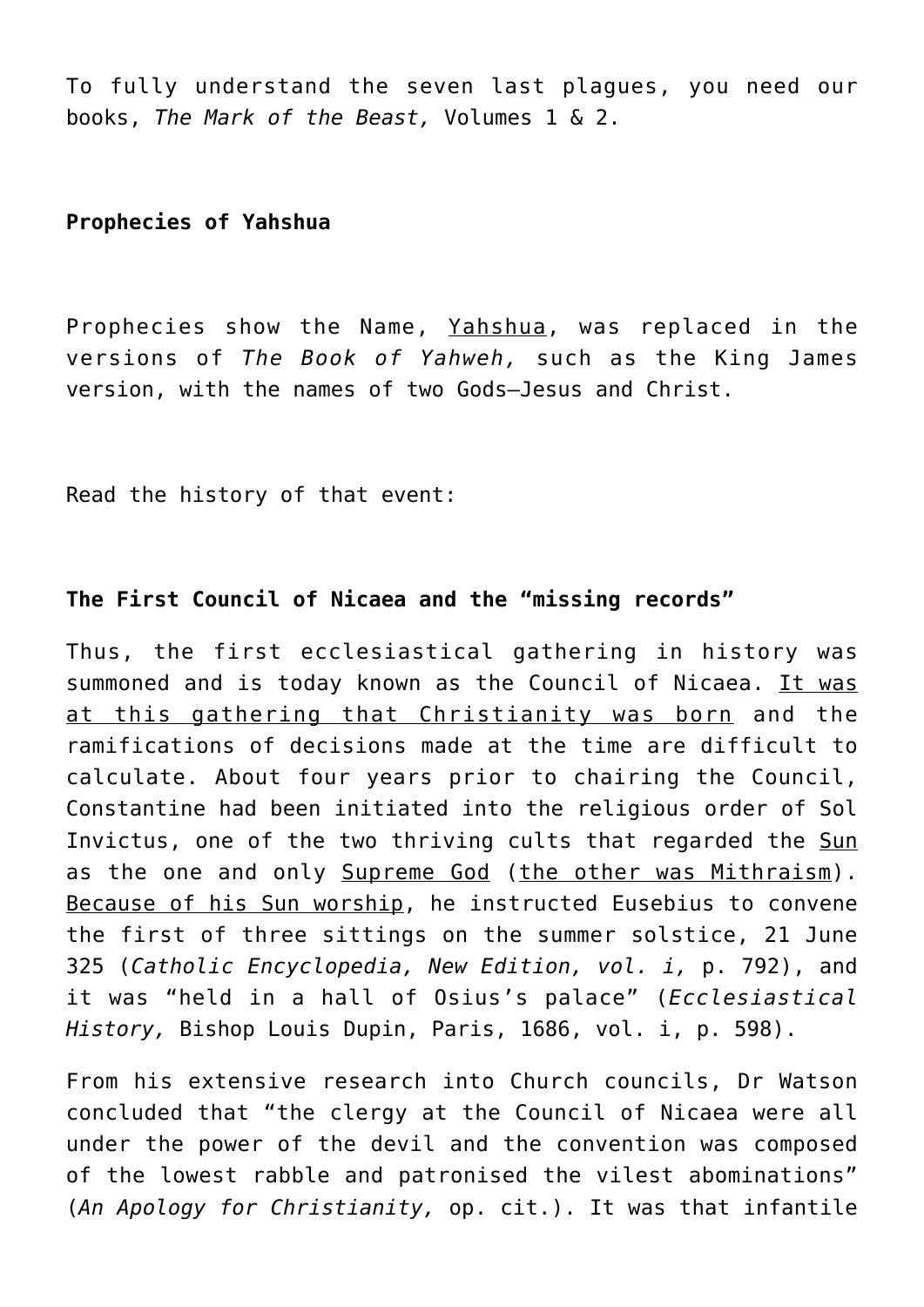body of men who were responsible for the commencement of a new religion and the theological creation of Jesus Christ.

Constantine's intention at Nicaea was to create an entirely new god for his empire who would unite all religious factions under one deity. Presbyters were asked to debate and decide who their new god would be. …the names of 53 gods were tabled for discussion. "As yet, no God had been selected by the council, and so they balloted in order to determine that matter… For one year and five months the balloting lasted…" (*God's Book of Eskra,* Prof. S.L. MacGuire's translation, Salisbury, 1922, chapter xlviii, paragraphs 36, 41).

At the end of that time, Constantine returned to the gathering to discover that the presbyters had not agreed on a new deity but had balloted down to a short list of five prospects: Caesar, Krishna, Mithra, Horus and Zeus (*Historia Ecclesiastica,* Eusebius, c. 325). Constantine was the ruling spirit at Nicaea and he ultimately decided upon a new god for them. To involve British factions, he ruled that the name of the Druid god, Hesus, be joined with the Eastern Saviour-god, Krishna (Krishna is Sanskrit for Christ), and thus Hesus Krishna would be the official name of the new Roman god. A vote was taken and it was with a majority show of hands (161 votes to 157) that both divinities become one God. Following long-standing heathen custom, Constantine used the official gathering and the Roman apotheosis decree to legally deify two deities as one, and did so by democratic consent. A new god was proclaimed and "officially" ratified by Constantine (Acta Concilii Nicaeni, 1618). That purely political act of deification effectively and legally placed Hesus and Krishna among the Roman gods as one individual composite. That abstraction lent Earthly existence to amalgamated doctrines of the Empire's new religion; and because there was no letter "J" in alphabets until around the [sixteenth] century, the name subsequently evolved into "Jesus Christ".

*Nexus Magazine,* Volume 14, Number 4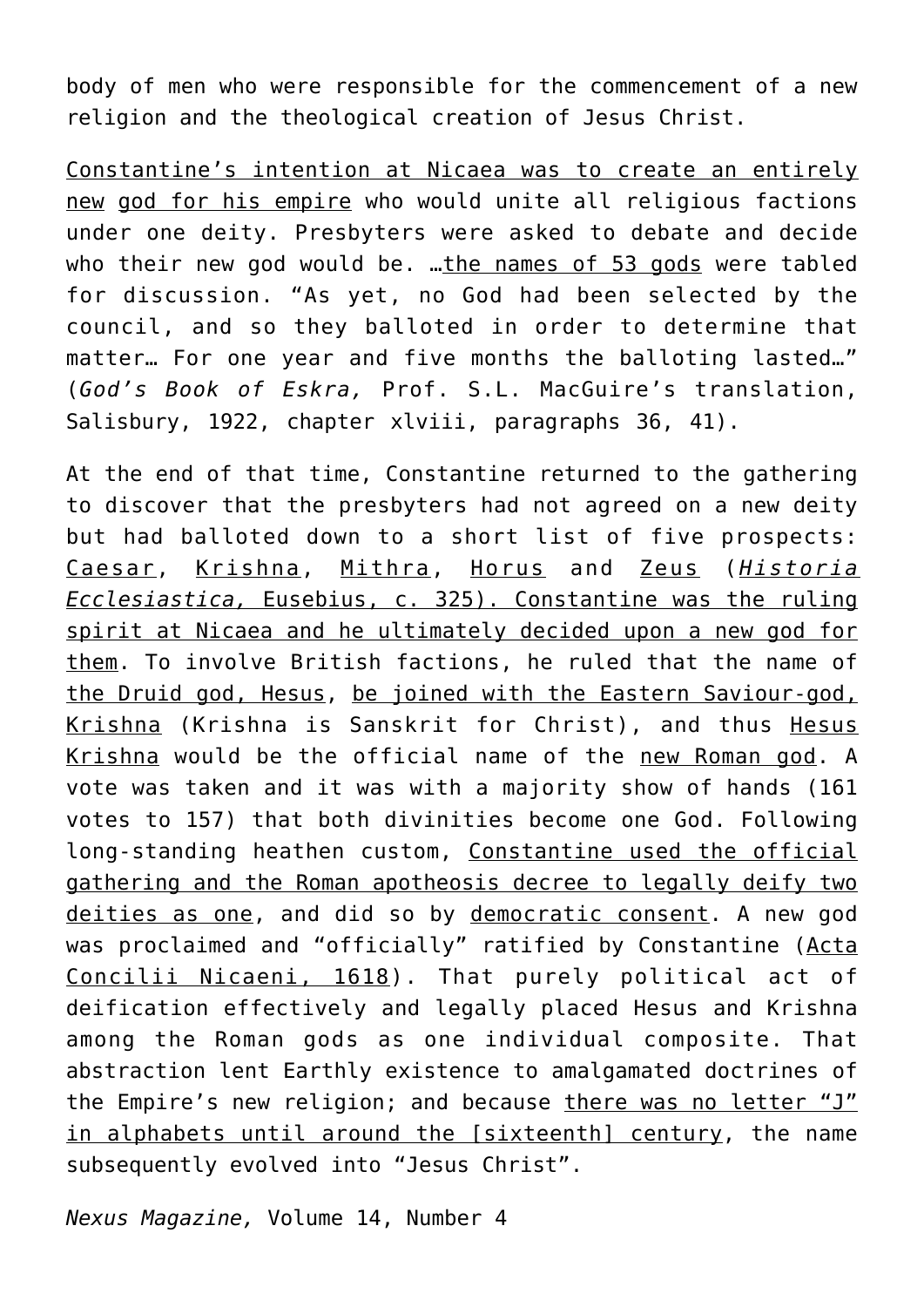Yahshua is the Name of the one called the Savior. His prophecies are shown throughout Book Two of *The Book of Yahweh*.

Yahshua spoke of this present time period called the time of The End.

#### **Mattithyah 24:3**

Now as He sat on the Mount of Olives, the disciples came to Him privately, saying; Tell us, when will these things be? What *will be* the sign of Your coming and The End of the Ages?

The time of The End is shown to be the Last Generation of sin and sinners.

Sin and sinners?

#### **I Yahchanan 3:4-11**

4 Whoever commits sin, transgresses also the Laws; for sin is the transgression of the Laws.

5 And you know that He was manifested to take away our sins, and in Him is no sin.

6 Whoever abides in Him does not sin; whoever sins, has not seen Him, neither knows Him.

7 Little children, let no man deceive you; he who practices righteousness is righteous, just as He is righteous.

8 He who practices sin is of the devil, for the devil has sinned from the beginning. For this purpose the Son of Yahweh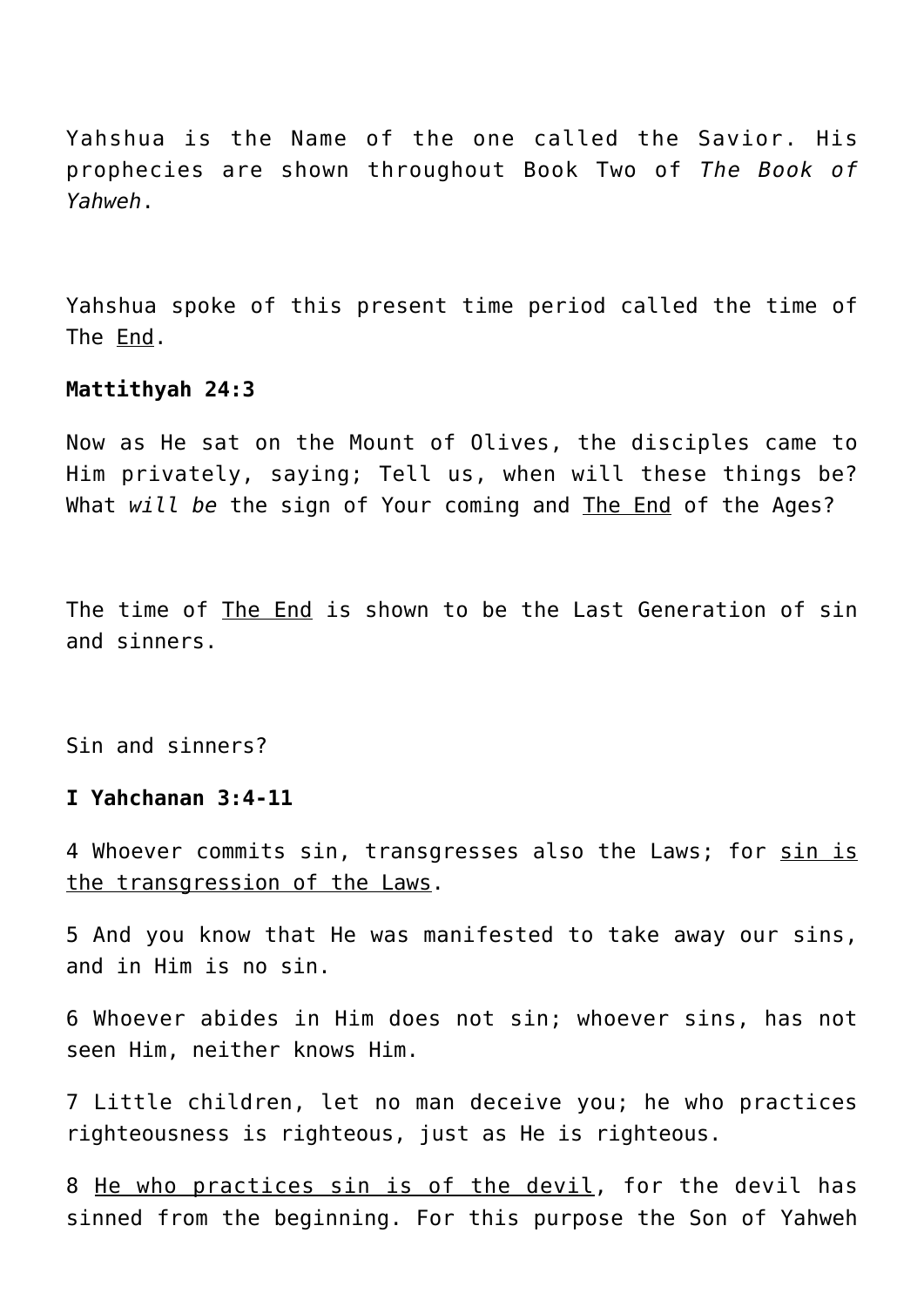was manifested; that He might destroy the works of the devil.

9 Whoever is begotten of Yahweh does not practice sin; for His seed remains in him; and it is possible for him not to sin, because he has been begotten of Yahweh.

10 In this the children of Yahweh and the children of the devil are manifest. Whoever does not practice righteousness is not of Yahweh, and he does not love his neighbor!

11 For this is the Message that you heard from the beginning, that we should love one another.

The Last Generation is the Generation that started with the beginning of the nuclear bomb that, in this same Generation, will darken the sun and burn the earth, with few men left.

Read this:

#### **Isayah 24:1-6**

1 Before Yahweh's *very* eyes, the earth is made empty and it is made waste; the face of it is perverted and its inhabitants scattered abroad;

2 And it will be: as with the people, so with the priest; as with the servant, so with his owner; as with the maid, so with her mistress; as with the buyer, so with the seller; as with the lender, so with the borrower; as with him who takes usury, so with him who gives usury to him:

3 The land will be utterly emptied and utterly plundered, for it has come to pass as Yahweh's Judgment pronounced.

4 The earth mourns and fades away, the world mourns and fades away, and the haughty people of the earth languish.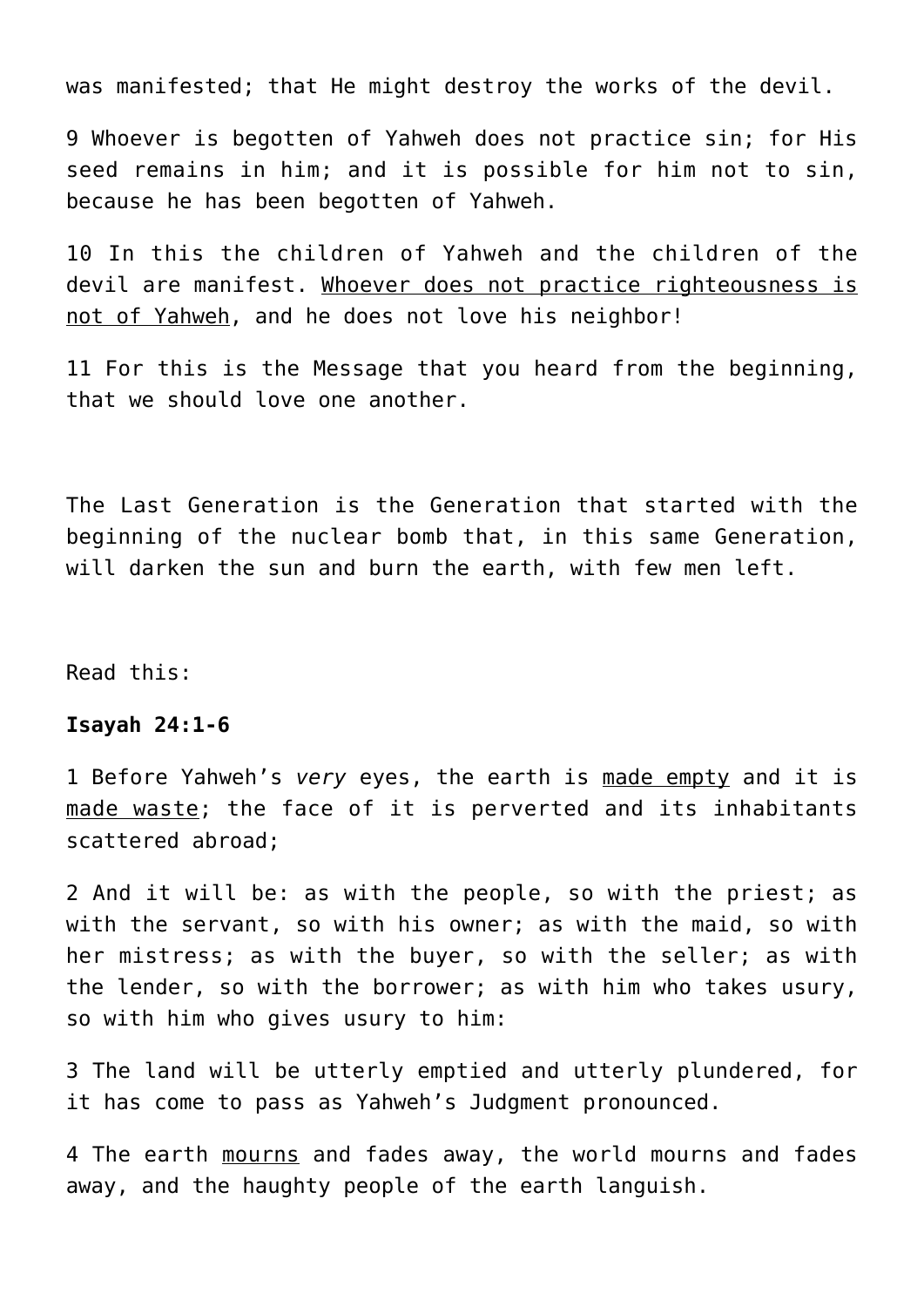5 The earth also is defiled under the inhabitants of it, because they have transgressed the Laws, changed the Ordinance, and broken the everlasting Covenant.

6 Because of this, the curse (plagues) has devoured the earth, and they who dwell therein are desolate; therefore, the inhabitants of the earth are burned, and few men left.

#### **Mattithyah 24:3, 29, 33-34**

3 Now as He sat on the Mount of Olives, the disciples came to Him privately, saying; Tell us, when will these things be? What *will be* the sign of Your coming and The End of the Ages?

29 Immediately, *but* after the *great* tribulation of those days will the sun be darkened, and the moon will not give her light, and the stars will fall from heaven, and the powers of the heavens will be shaken.

33 In the same way, when you see all these things, know that *His coming and The End of the Ages* are near, at the very door.

34 Truly I say to you: That Generation will not pass *away,* until all these things are fulfilled.

The nuclear bombs started in the year 1934.

## **Leo Szilard – Patenting the Atomic Bomb**

Hungarian physicist, Leo Szilard was the first person to conceive of the nuclear chain reaction and the atomic bomb. He was noted for his contributions to the fields of thermodynamics, biophysics, nuclear physics, and the development of atomic energy.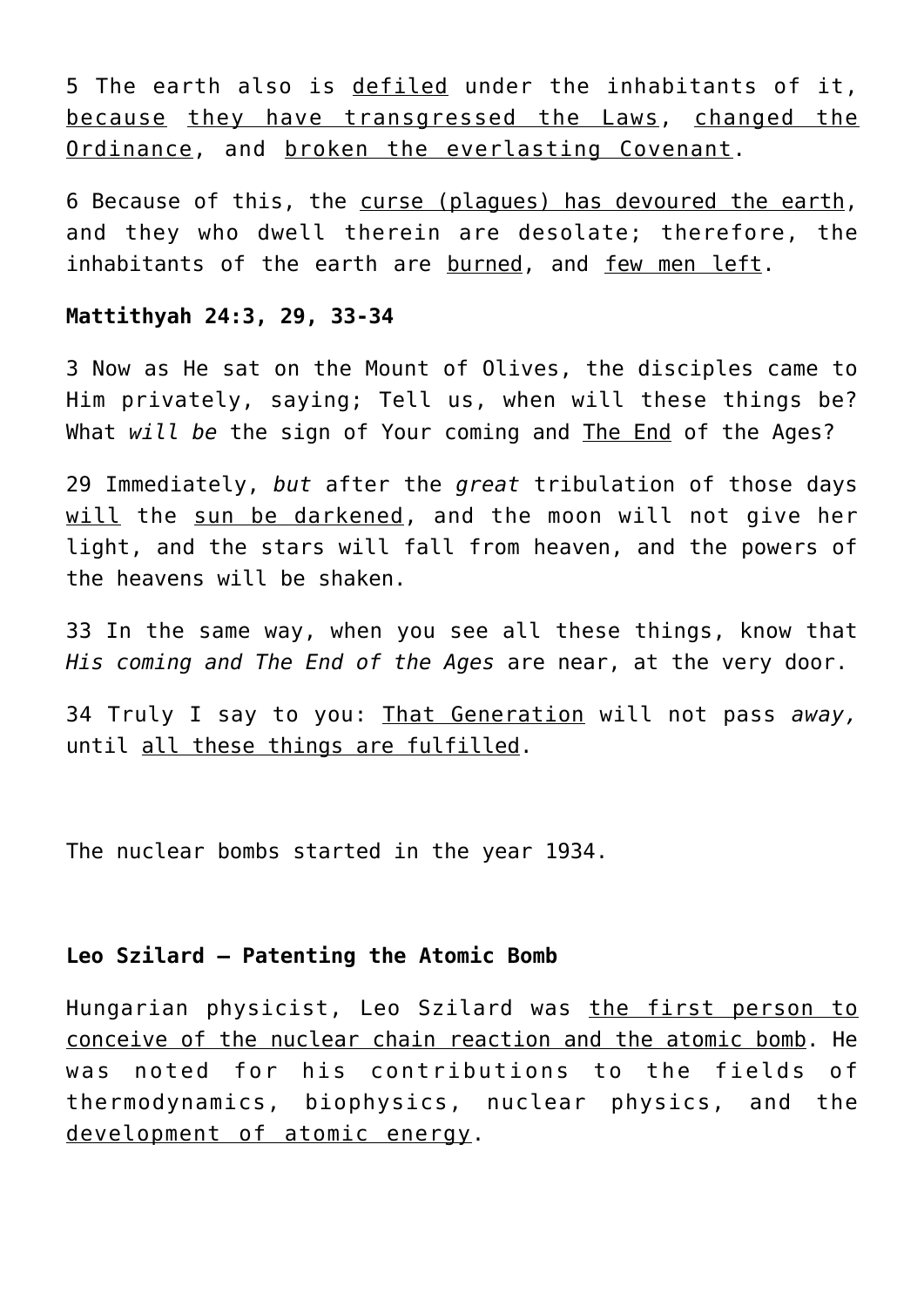Leo Szilard was part of the group of scientists that invented the atomic bomb as part of the Manhattan Project.

## **Leo Szilard – Nuclear Chain Reaction Patent:**

On July 4, **1934** Leo Szilard filed the first patent application for the method of producing a nuclear chain reaction aka nuclear explosion. His British patent included a description of a "neutron induced chain reactions to create explosions", and the concept of critical mass. The patent was given to the British War Office as part of the war effort.

*nuclearweaponarchive.org*

The bombs started with the prophesied knowledge increase shown in:

#### **Daniyl 12:4**

But you, O Daniyl, shut up the words, and seal the book to the time of The End; many will run to and fro, and knowledge will be increased.

No being in the universe has the power to foretell future events except Yahweh.

#### **Isayah 45:21-22**

21 Speak out, bring *your proofs* near; yes, let them take counsel together. Who has declared this from ancient time? *Who* has foretold it from that time? *Have* not I, Yahweh? And *there is* no source of power except Me, a just Father and a Savior; *there is* none but Me.

22 Look to Me, and be saved, all the ends of the earth; for I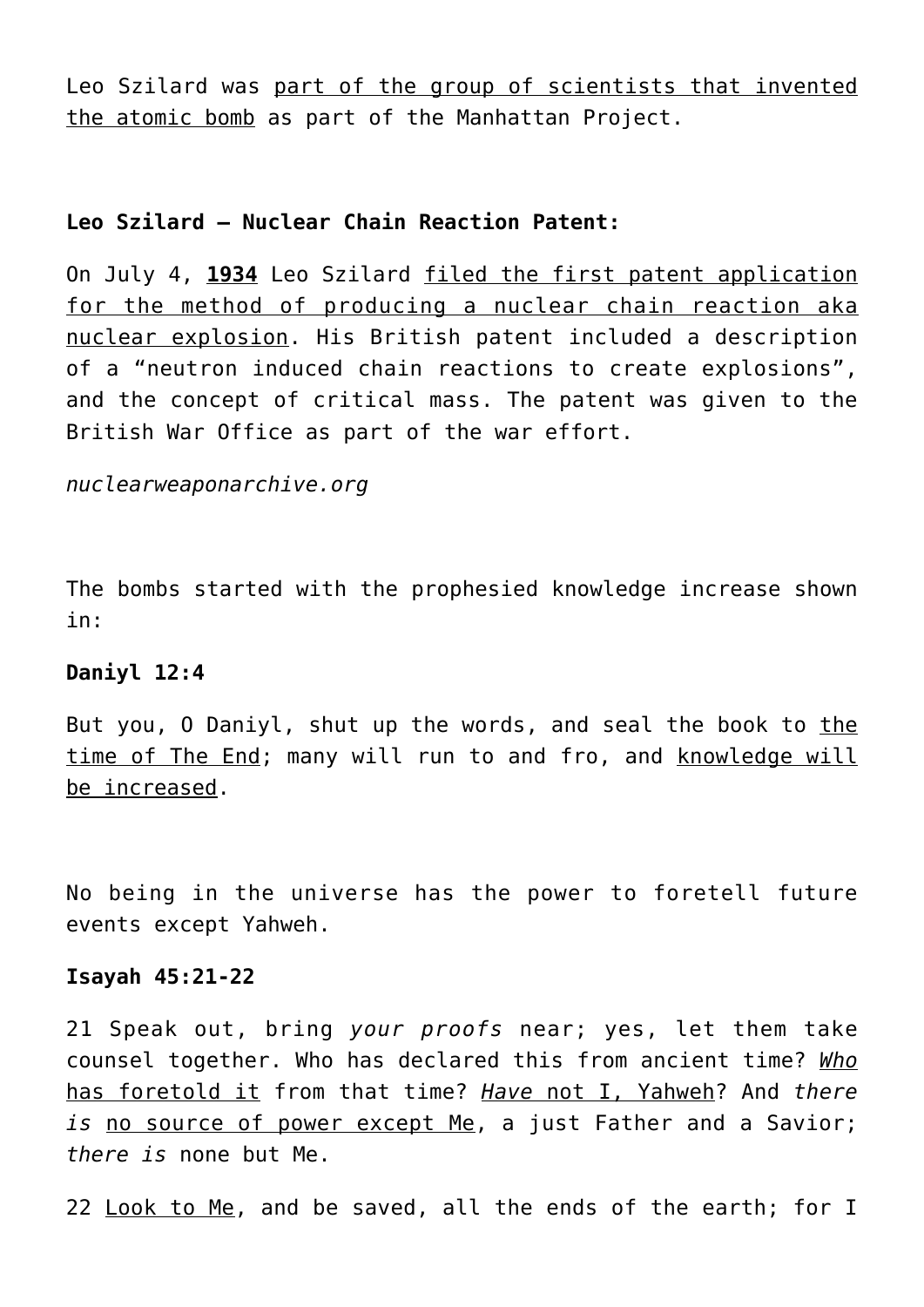*am* Yahweh, and *there is* no other source of power.

Yahweh could show the 4,199 religions in this Generation the way to stop all wars, but all 4,199 religions, as you just read, belong to Satan, and will not repent.

Repent?

#### **Acts 3:19**

Repent therefore, and be converted, that your sins can be blotted out; that times of refreshing can come from the Presence of Yahweh.

#### **Revelation 9:20-21**

20 And the rest of the men who were not killed by these plagues, still did not repent of the works of their hands, that they should not worship demons, and Gods (elohim, teraphim) of gold, and silver, and brass, and stone, and of wood: which can neither see, nor hear, nor walk;

21 Neither did they repent of their murders, nor of their sorceries, nor of their fornication, nor of their thefts.

#### **The Two Witnesses**

In **Daniyl 12:1-7**, Yahweh shows He gives to His Two Witnesses, and they pour out the prophecies on those who dwell upon the earth in this Generation.

The prophecies of today's events were foretold in two books called *The Mark of the Beast,* Volumes 1 & 2. These books were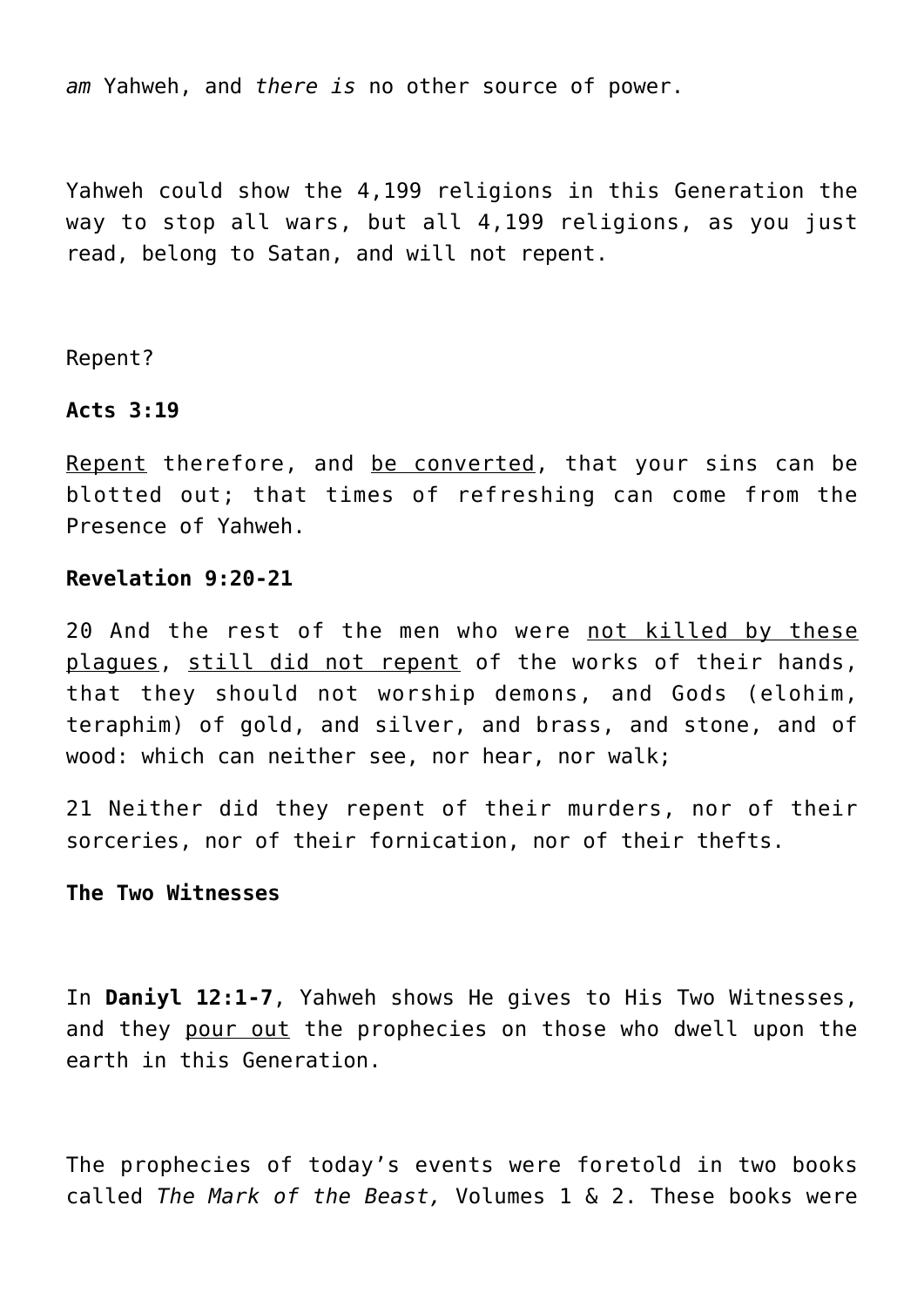written in 1976.

Yahweh foretold of a seven year peace plan that would be confirmed with Rabin (**Daniyl 9:25**). All of the details of that peace plan would come after 1976, when those books were written, which shows Daniyl's prophecy. In fact, that prophecy did not start to come to pass until 1993.

That's the power only Yahweh has.

#### **Isayah 45:21-22**

21 Speak out, bring *your proofs* near; yes, let them take counsel together. Who has declared this from ancient time? *Who* has foretold it from that time? *Have* not I, Yahweh? And *there is* no source of power except Me, a just Father and a Savior; *there is* none but Me.

22 Look to Me, and be saved, all the ends of the earth; for I *am* Yahweh, and *there is* no other source of power.

Why would you not look to Yahweh?

Yahshua said in:

#### **Mattithyah 6:33**

But seek you first the Kingdom of Yahweh and His righteousness, and all these things will be added to you.

#### **Yahchanan 5:39**

Search the Scriptures; for in them you think you have eternal life—and these are they which testify of Me.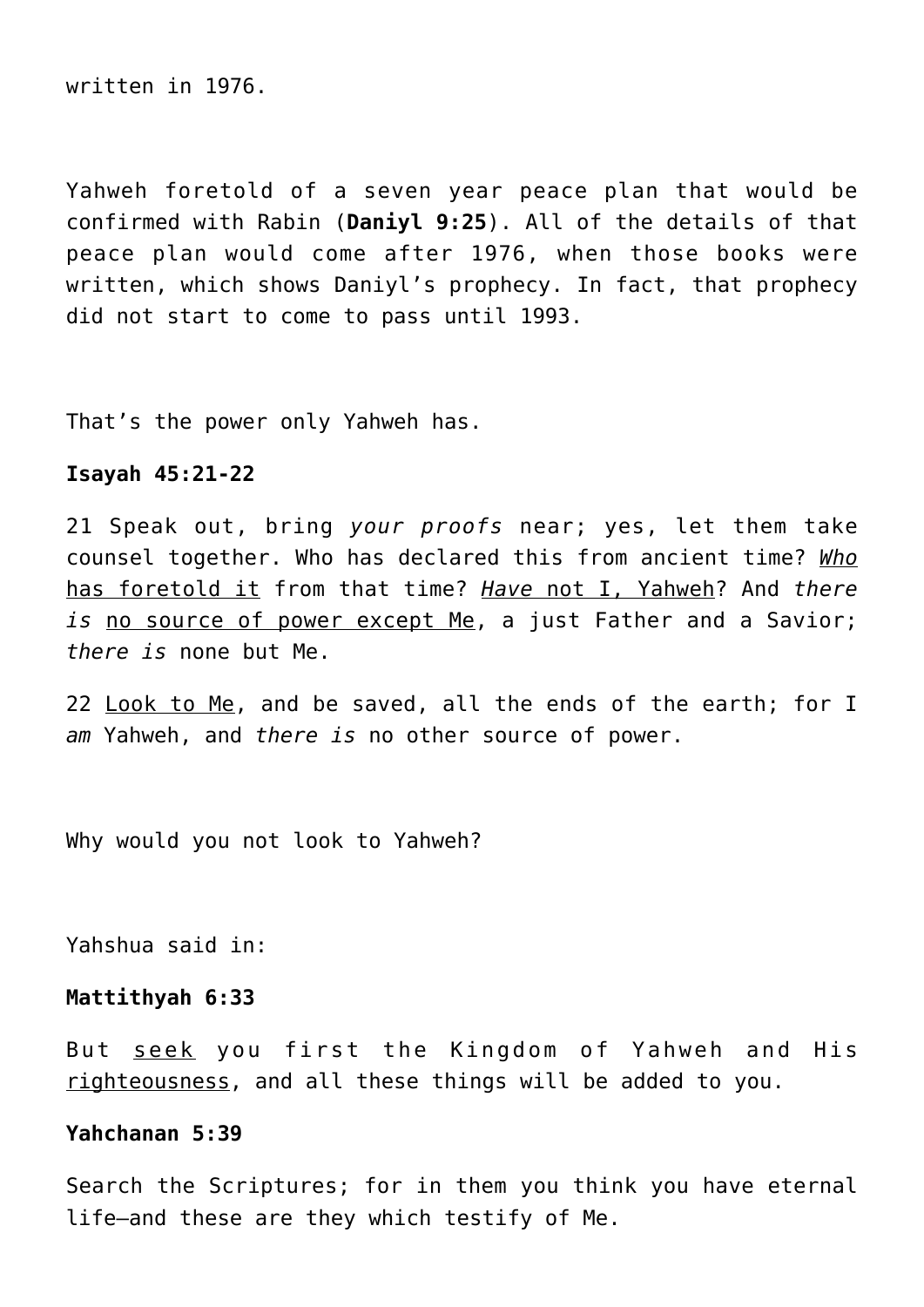Yahweh is the only Being who can tell you what you are doing today and what that action will bring a thousand years later.

#### **Isayah 45:21-22**

21 Speak out, bring *your proofs* near; yes, let them take counsel together. Who has declared this from ancient time? *Who* has foretold it from that time? *Have* not I, Yahweh? And *there is* no source of power except Me, a just Father and a Savior; *there is* none but Me.

22 Look to Me, and be saved, all the ends of the earth; for I *am* Yahweh, and *there is* no other source of power.

#### **In This Generation**

Read the words of the great and honorable High Priest and King over The House of Yahweh in this Generation.

#### **Hebrews 10:21**

And *having* a High Priest over The House of Yahweh:

Read His words in:

#### **Mattithyah 24:33-34**

33 In the same way, when you see all these things, know that *His coming and The End of the Ages* are near, at the very door.

34 Truly I say to you: That Generation will not pass *away,* until all these things are fulfilled.

**Mattithyah 24:3, 7, 16-22, 29, 33-34**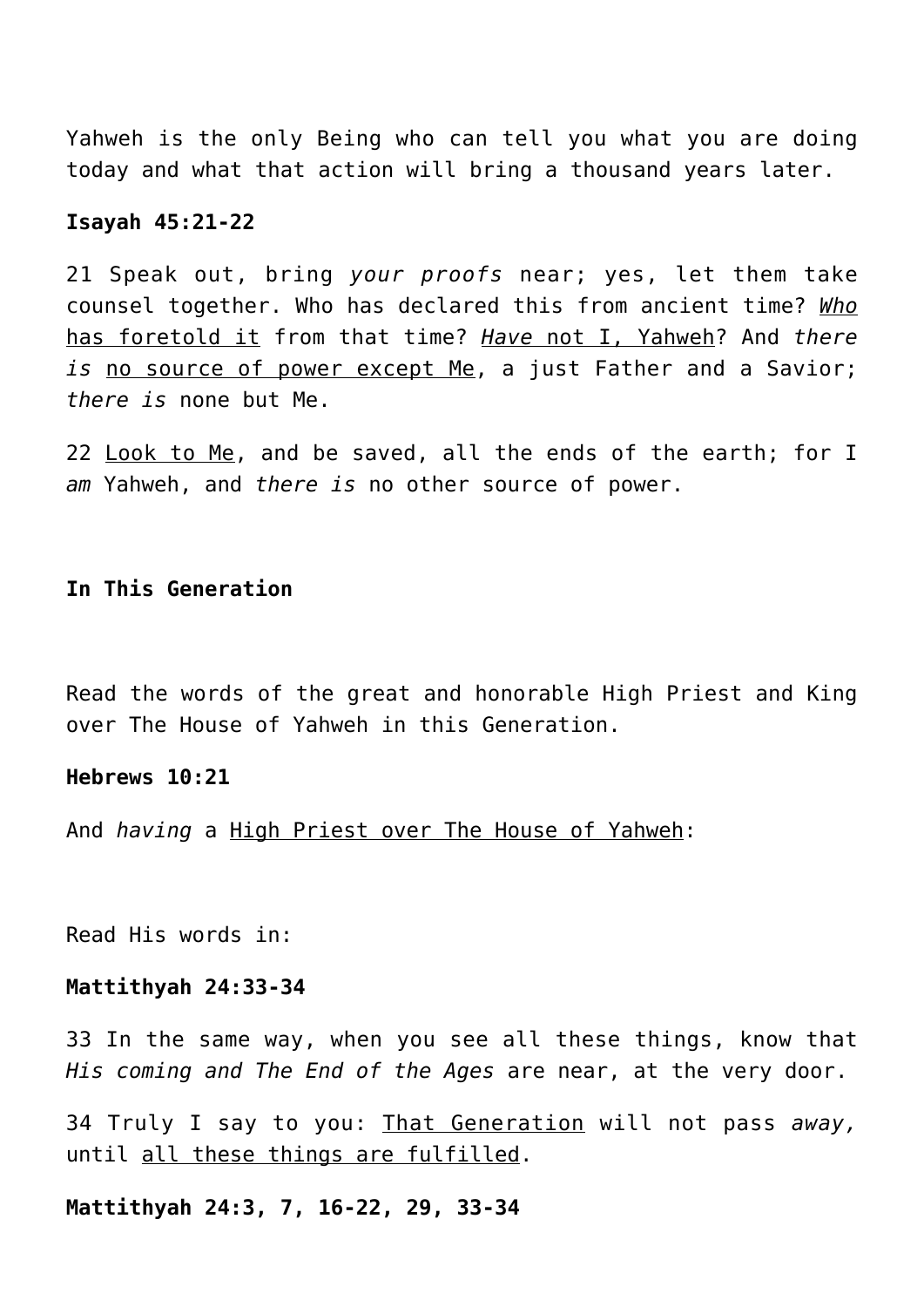3 Now as He sat on the Mount of Olives, the disciples came to Him privately, saying; Tell us, when will these things be? What *will be* the sign of Your coming and The End of the Ages?

7 For nation will rise against nation, and religion against religion, and there will be famines, and pestilences; *disease epidemics,* and earthquakes; *environmental disasters,* in place after place:

16 Then let those who reverence Yahweh flee to the Two Witnesses *at* The House of Yahweh *at* Abel:

17 Let him who is on the housetop not come down to take anything out of his house,

18 Nor let him who is in the field come back to get his clothes.

19 And woe to those who are with child, and to those who have nursing babies in those days!

20 But pray that your flight will not be in the winter, nor on the Sabbath day,

21 For then will be great tribulation, such as has not come to pass since the beginning of the world to this time—no, nor ever will be.

22 And unless those days were shortened, there would no flesh be saved; but for the Elect's sake, those days will be shortened.

29 Immediately, *but* after the *great* tribulation of those days will the sun be darkened, and the moon will not give her light, and the stars will fall from heaven, and the powers of the heavens will be shaken.

33 In the same way, when you see all these things, know that *His coming and The End of the Ages* are near, at the very door.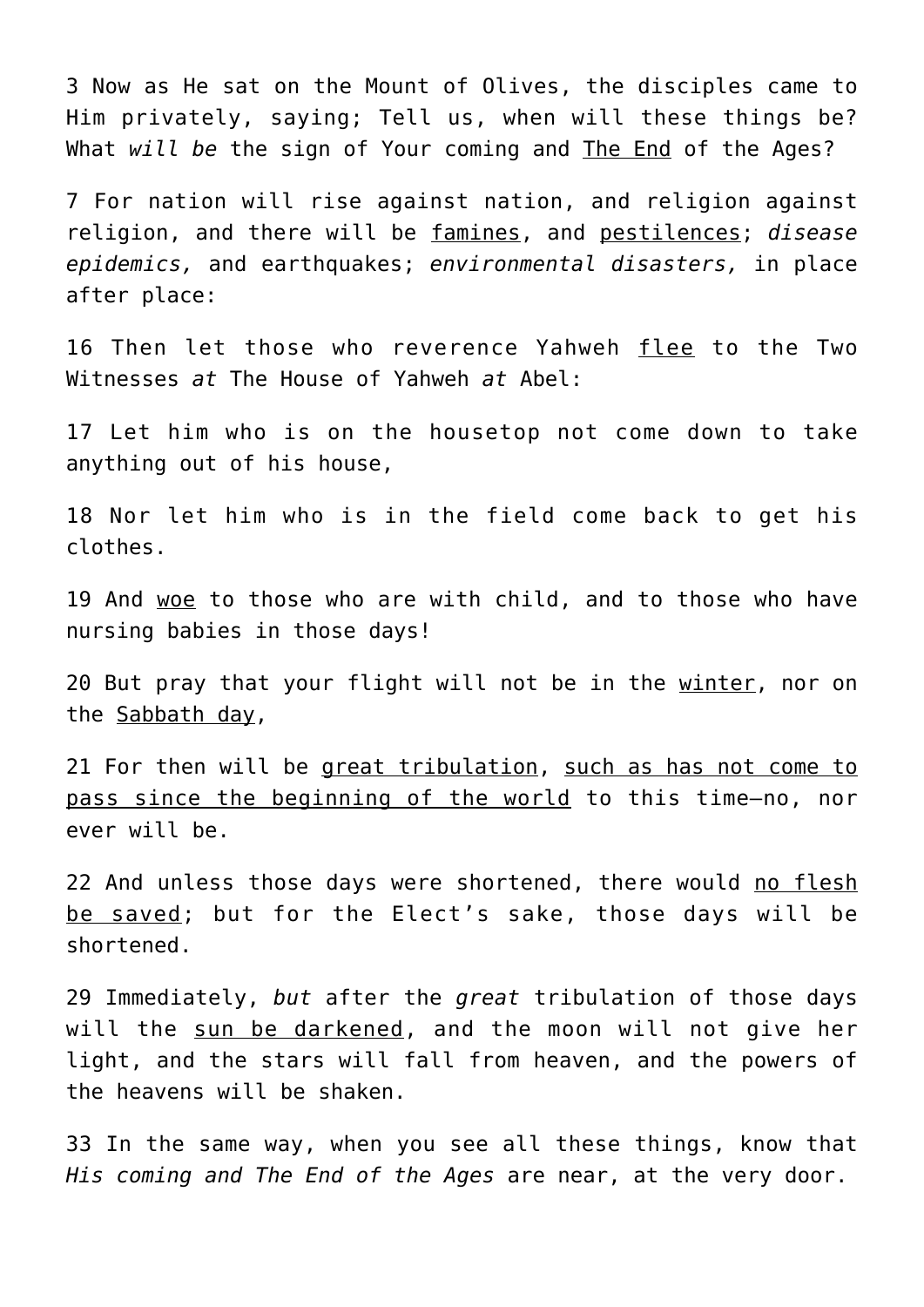34 Truly I say to you: That Generation will not pass *away,* until all these things are fulfilled.

Yes! We see the end of the seven last plagues in **verses 21-22** and **29** will be nuclear burning.

The cause:

#### **Isayah 24:5-6**

5 The earth also is defiled under the inhabitants of it, because they have transgressed the Laws, changed the Ordinance, and broken the everlasting Covenant.

6 Because of this, the curse (plagues) has devoured the earth, and they who dwell therein are desolate; therefore, the inhabitants of the earth are burned, and few men left.

**Coming Shortly**

Shortly, you will see the wars turn nuclear in that fourth part of the earth that is home to the great River Euphrates. You will see a third part of the people in that fourth part of the earth killed by war, famine, and disease. In fact, you are seeing it now, but it will get much worse, and it will include the use of nuclear weapons. You will see Damascus, Syria become a heap of rubble. (**Isayah 17:1**)

Keep these prophecies in mind—Yahweh shows you how many will die and the exact location of this initial slaughter.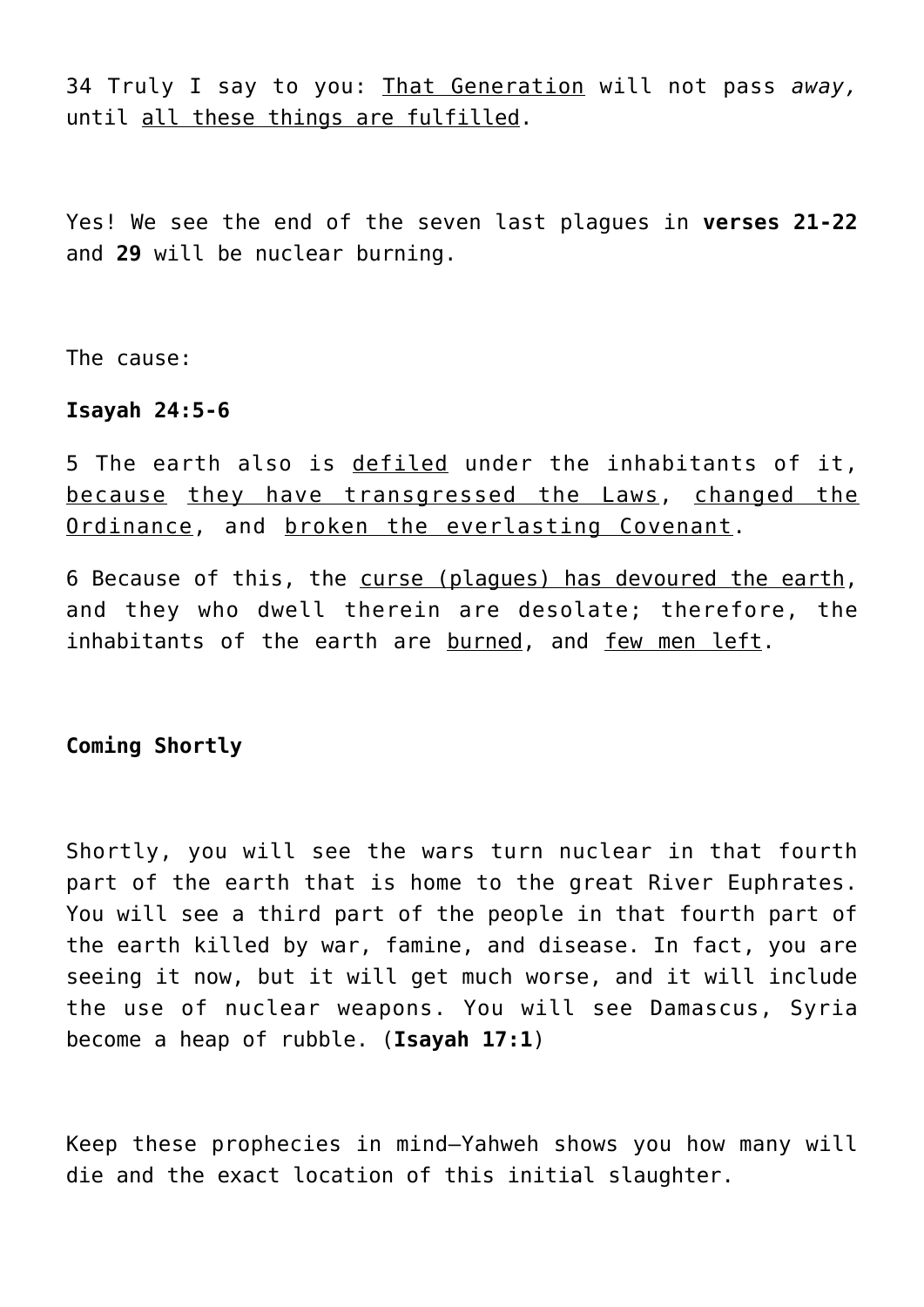Remember this!

The world has 4,199 religions in this Generation. Those religions do not worship Yahweh, the Creator. So, who do they worship?

Read this:

#### **Romans 6:16**

Do you not know that to whom you yield yourselves as servants to obey, his servants you are whom you obey—whether of sin, *which leads* to death, or *of* obedience, *which leads* to righteousness?

#### **I Yahchanan 3:4-12**

4 Whoever commits sin, transgresses also the Laws; for sin is the transgression of the Laws.

5 And you know that He was manifested to take away our sins, and in Him is no sin.

6 Whoever abides in Him does not sin; whoever sins, has not seen Him, neither knows Him.

7 Little children, let no man deceive you; he who practices righteousness is righteous, just as He is righteous.

8 He who practices sin is of the devil, for the devil has sinned from the beginning. For this purpose the Son of Yahweh was manifested; that He might destroy the works of the devil.

9 Whoever is begotten of Yahweh does not practice sin; for His seed remains in him; and it is possible for him not to sin,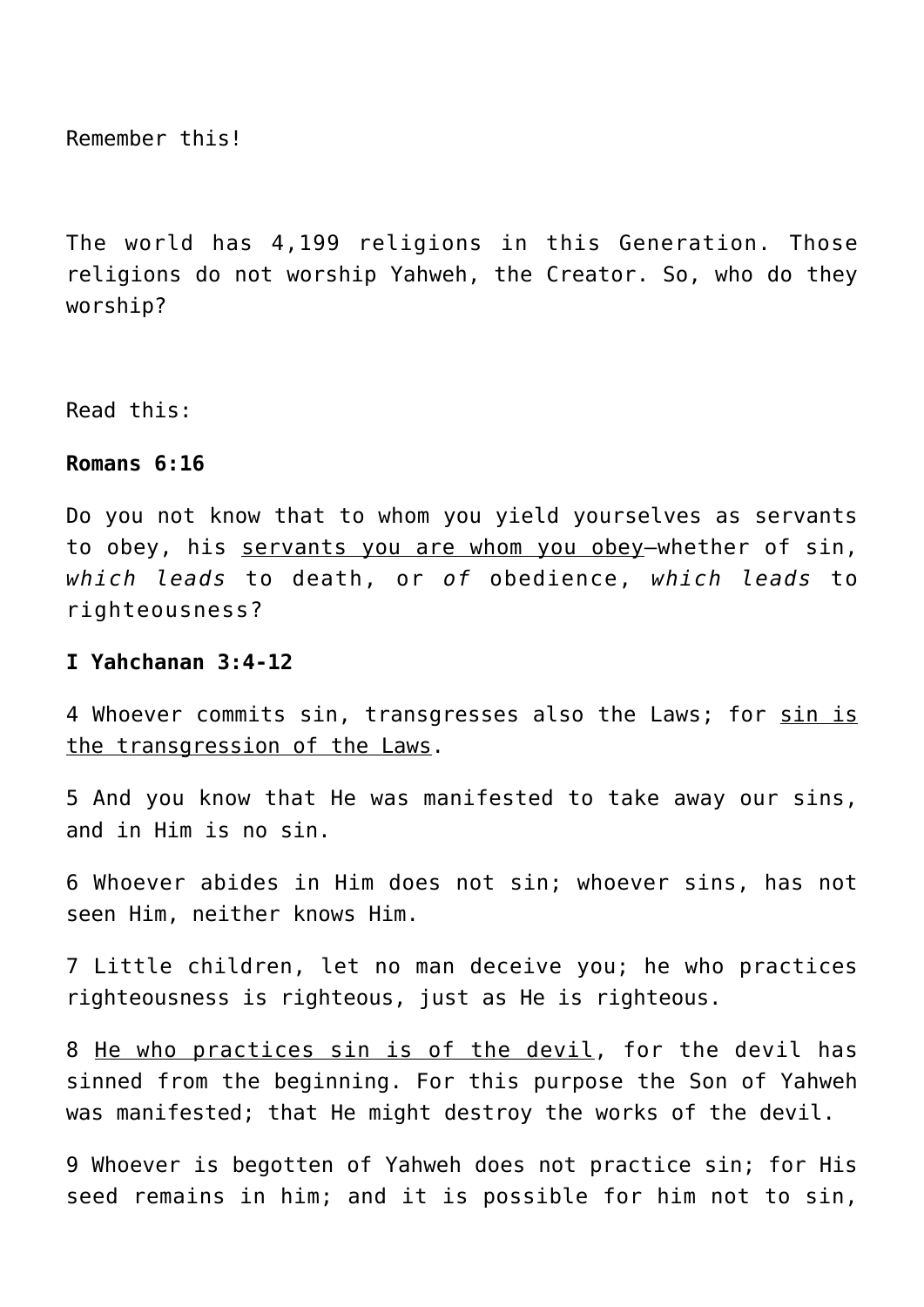because he has been begotten of Yahweh.

10 In this the children of Yahweh and the children of the devil are manifest. Whoever does not practice righteousness is not of Yahweh, and he does not love his neighbor!

11 For this is the Message that you heard from the beginning, that we should love one another.

12 Not as Cain, *who* was of that evil one, and murdered his brother. And why did he murder his brother? Because his works were evil, and his brother's *were* righteous.

Ask yourself: to whom do I belong, according to my bible?

Yes, 4,199 religions and they all belong to whom they worship—Satan. They all practice sin. None of them practice the Laws (righteousness) of Yahweh. None of them even keep the Ten Commandments. None of them will receive eternal life.

We are speaking of billions of people. The coronavirus is after everyone who has the mark of the beast. It is after all who do not have the seal/mark of Yahweh.

Who has the seal/mark of Yahweh? Who does not have the mark of the beast?

Read it for yourself in your own bible or from *The Book of Yahweh,* shown below:

# **Revelation 22:12-14**